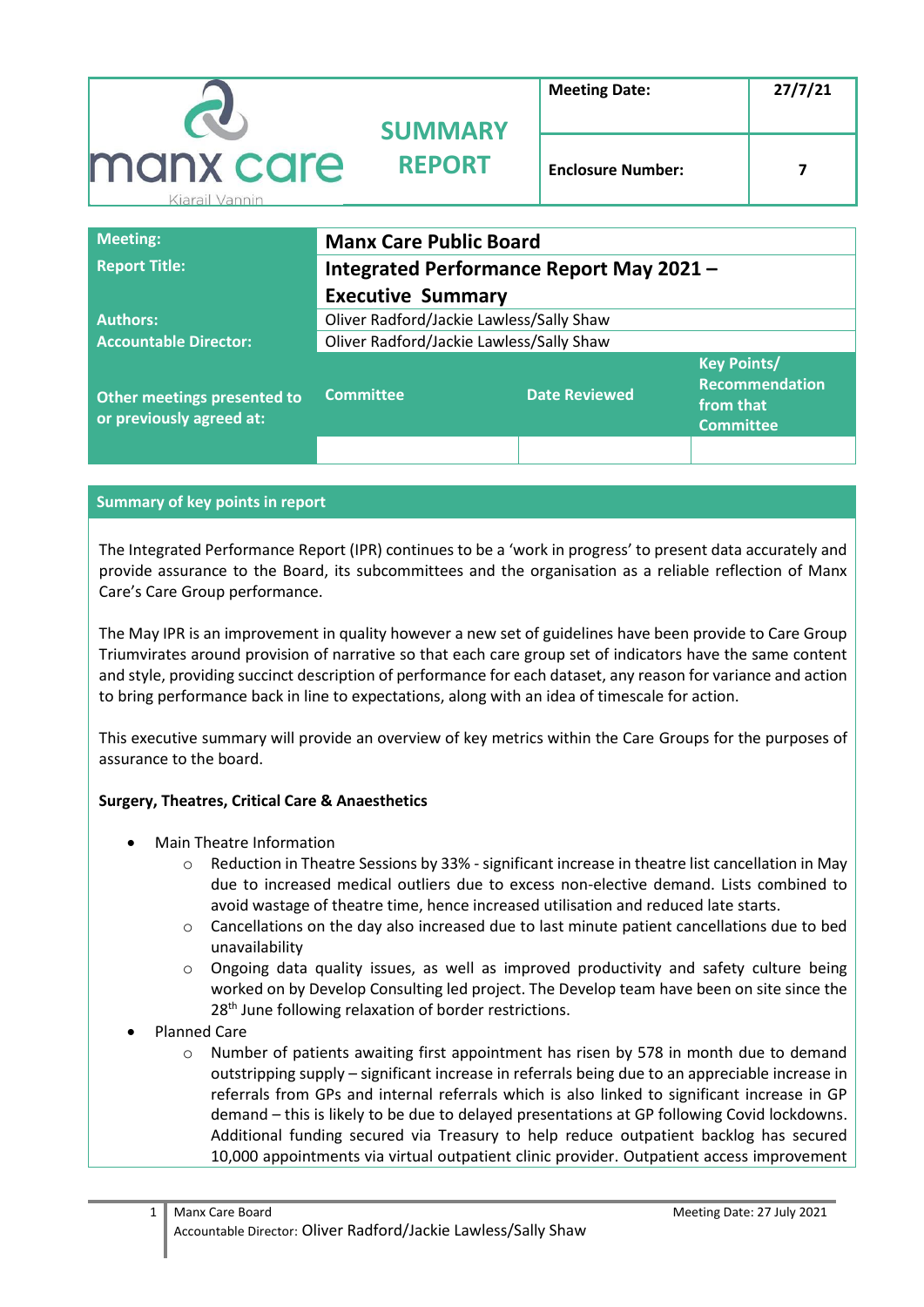project to commence in August to ensure demand = capacity permanently to avoid us sliding backwards in terms of performance.

- o Length of stay has stabilised within Noble's and reduced in Ramsey following discharge of some long term patients.
- $\circ$  There is a data error with the number of spells where a patient has had a day of over 21 days – the figure shows 0 however should be less to the April 21 figure given discharges of some long stay patients.
- $\circ$  There is a small overspend YTD (£67k) primarily driven by bank and overtime spend in Surgery of (£359k) offset by underspends in the other areas of the Care Group.

### **Medicine, Urgent Care & Ambulance Service**

- Urgent Care
	- $\circ$  ED performance remains steady however attendances have increased by 10.4% due to increased non-elective demand across the whole urgent care system (ED, MIU, MEDS and GP practices). The same demand is being seen in the Urgent Care system in the UK and this is thought to be in reaction to significantly reduced attendances during the lockdown periods.
	- $\circ$  ED 4h performance remains static however around 20% less than the UK target this is mainly due to lack of space to see patients in the ED during busy periods. Project to redevelop and expand ED is underway following allocation of capital funds.
	- o The significant overspend in Medicine (£525k) is attributable to Agency and Bank staff usage in Emergency Medicine (with funding currently being sought via Transformation) and in Medicine – Management, where a number of job descriptions in Gastroenterology and Respiratory Medicine are underway for advertising in June and Consultant grade and Speciality Doctor grade vacancies are a key focus to be addressed. These factors will continue to impact Medicine until addressed.
	- $\circ$  There is also overspend (£170k) on drug costs within Medicine with (£130k) of the overspend arising in Gastroenterology and additional variances in Neurology, Respiratory Medicine and Ward 1 (AMU).
- Ambulance Service
	- o Category 1 performance has improved in month however remain above 7 minute target. There is no ability to immediately respond to a Cat 1 call if all four ambulances are busy. Often Duty Officer responds if no ambulances are available however Duty Officer is based in Douglas therefore unable to reach extremities of island within 7 minutes. Recruitment of Community First Responders ongoing with training sessions to be held in August 2021 to increase island coverage for immediate response.
	- o Category 1 (life threatening) Response Times by locality remain variable however good performance for the West of the island in month. Improvements in Control Room protocols will allow early identification of Category 1 through pre-triage questions which will gain crews valuable time to respond.
	- o Ongoing in depth analysis of CVA performance by patient report form review to ensure that the data presented is accurate

### **Integrated Diagnostics & Cancer**

- Cancer Services
	- o Many tumour site services reporting lack of compliance with 2 week wait target however of concern are breast and gynaecology  $-$  on the whole this is due to an increase in referral demand as well as some areas struggling to catch up following Covid lockdown disruption
	- $\circ$  Additional breast clinics have been established using the on island team however an external provider has been commissioned to provide 80 assessment slots in an off island independent hospital to supplement demand whilst demand equilibrates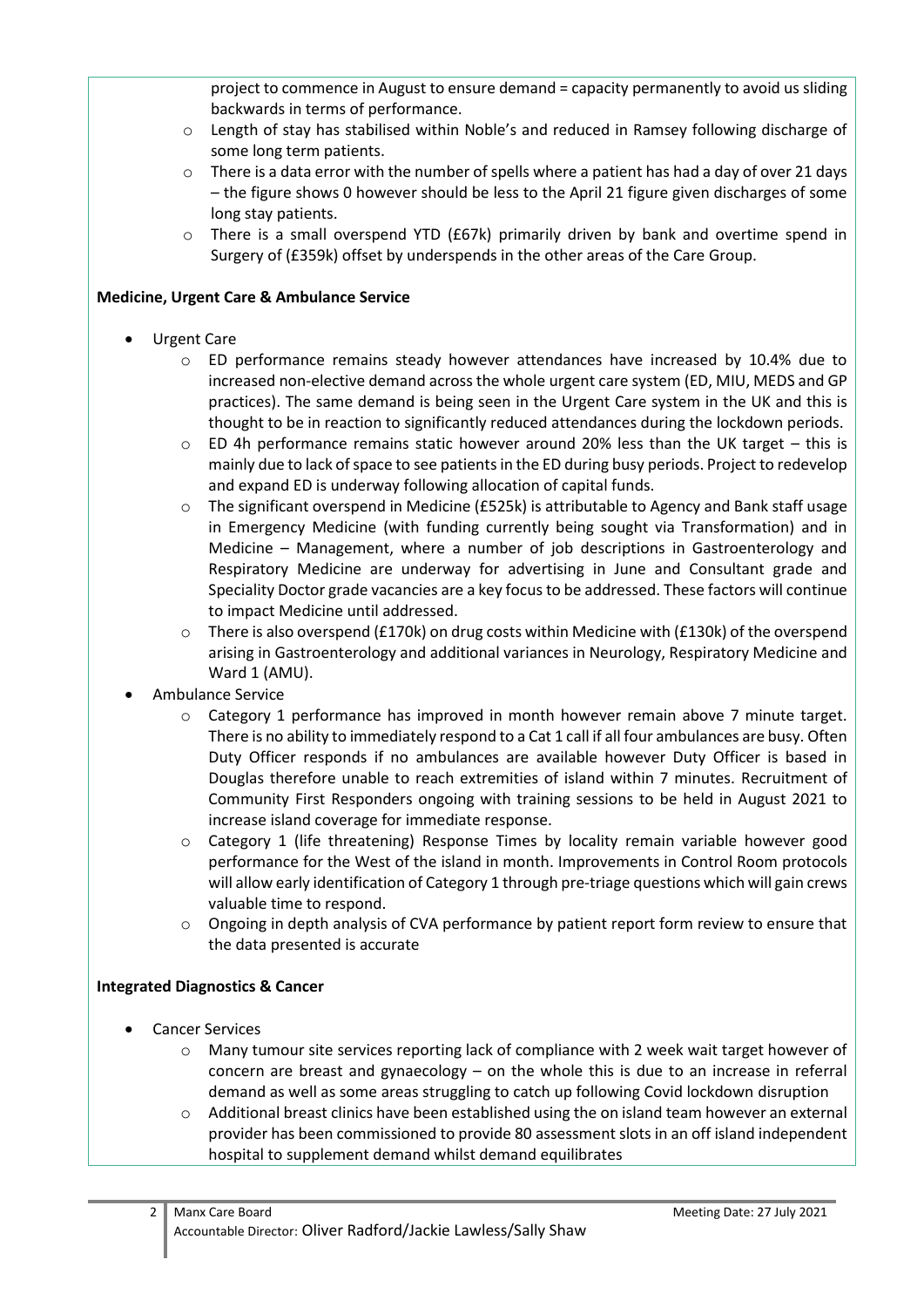- o Additional clinics within gynae have been established for the medium term to allow full assessment of ongoing demand
- Diagnostics
	- $\circ$  Majority of radiographic examinations are completed with 4 days of referral however long waits are present within Ultrasound and MRI scan. Additional locum staff are being sought within Ultrasound to allow recruitment to take place (following regrading of the Ultrasonographer team which should improve recruitment). Additional weekend sessions for MR continue to manage the waiting list however capacity restricted by operating capacity of current MR scanner.
	- o Within Pathology, substantial demand remains within Microbiology around Covid-19 testing which is requiring a large amount of additional hours worked by the Microbiology teams to ensure 12h turnaround of all tests to be reported to 111.
	- $\circ$  Non-Covid demand within Pathology remains high due to the non-elective demand being experienced across the hospital and increased GP demand, however agreed turnaround times are continuing to be met.
	- o Integrated Cancer & Diagnostics Services continues to see budgetary pressure from high cost centre drugs leading to the unfavourable variance year to date of (£138k) and this is expected to continue throughout 21/22.

### **Integrated Women's, Children's & Families**

No operational performance measures are included in May's IPR as the Care Group are reviewing their performance management framework. The new framework will be included in June's IPR.

### **Integrated Primary & Community Care**

- Community Adult Therapy Service
	- o Improving position in terms of response to routine referrals however urgent referrals remain a challenge. Agency locum support sustained to the service and recruitment to vacancies (including one additional post in the establishment) ongoing.
- Primary Care
	- $\circ$  Slight reduction in patients waiting to be placed on an NHS dentist list review around NHS dental provision to be commenced in late 2021, focussing on remuneration framework for dentists who undertake NHS work.
	- o Recommencement of Pharmacy Service into Care Homes has significantly improved the numbers of interventions to improve medicines optimisation within care homes as well as reduced overall medications bill to Manx Care
	- $\circ$  The small overspend (£51k) Primary Care is due to a reduction in income being received from contracted dental services due to less patients currently being seen because of Covid measures, this income is expected to increase but will not meet the full year target set.

### **Integrated Mental Health Services**

- 27% increase in referrals when compared to April across most services. Funding secured to outsource some long waiter referrals to on island external provider to help reduce CBT backlog.
- Reduction in performance around 3 day follow up following inpatient discharge being investigated and action plan developed.
- Ongoing lack of availability of capacity within residential or nursing care for those with dementia or other age related mental health issues is contributing to increased length of stay in Manannan Court, predominantly on the Older Persons Mental Health Inpatient Unit
- Small overspend (£75k) in Mental Health relates to UK placements, although there has been a reprofiling of beds within the block bed contract and a couple of high cost specialist placements are expected to end in June & July.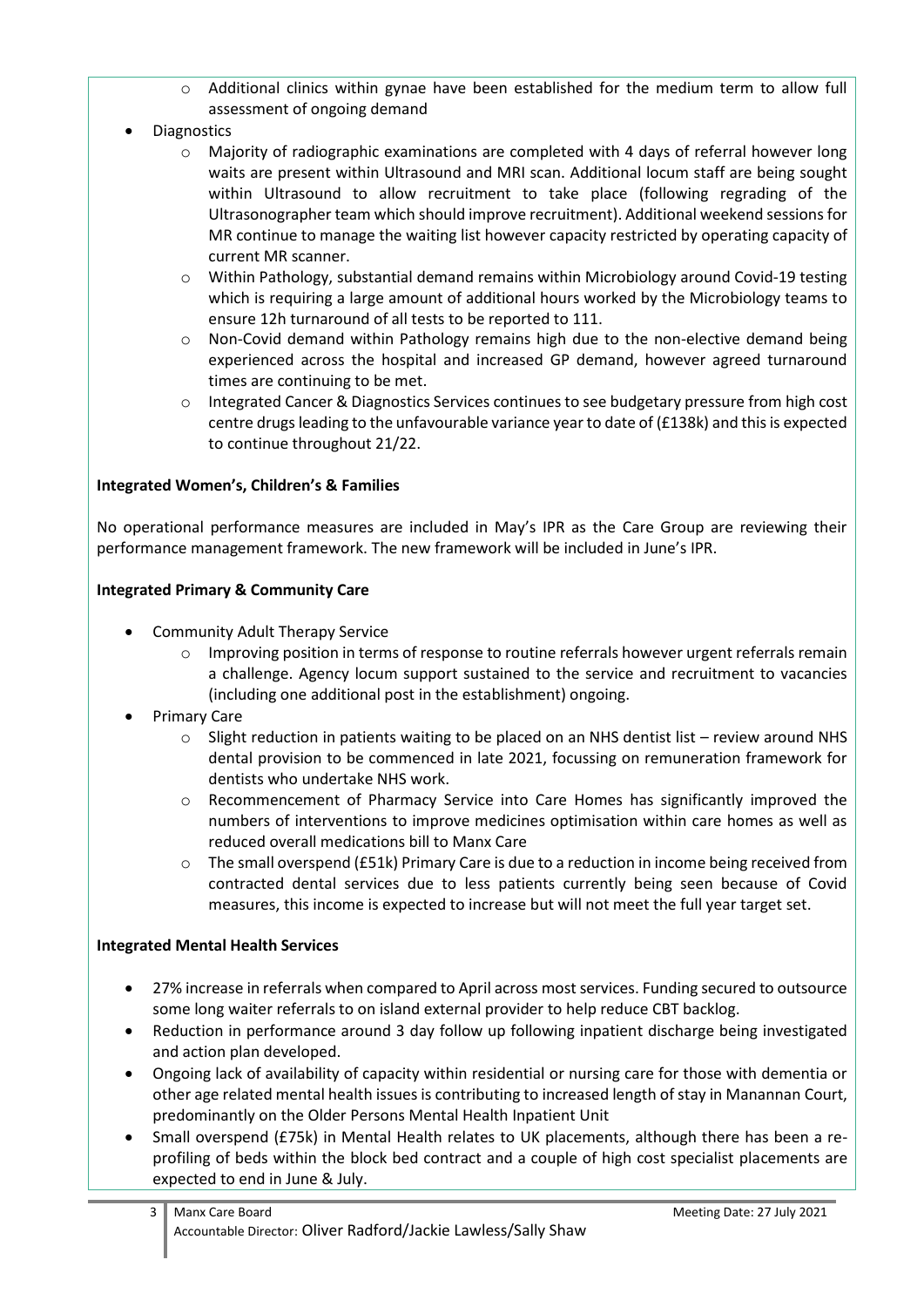## **Social Care Services**

- Number of Section 46 Enquiries appears to have dramatically risen from April and certainly above target range. Spikes like this could be for many reasons, such a having two or three households with larger number of siblings in, as the referral would be counted for each child within the family, not as a family. However if we look at the number of referrals that have gone on to become NARRATES/Strategy, these have remain at a stable rate.
- It is pleasing to see that the % of initial child protection case conferences held on time returning to 100% but we need to understand the drop in reviews for looked after children.
- The high level of re referrals remains a concern although a slightly better position than April. Work is Audits undertaken of these files indicate that better triage of referrals is required prior to a allocation for assessment or to close.
- There has been a steady increase in CP since March 202 which is likely, in part, to be associated with lock down
- Safeguarding referrals for adults remains relatively steady. Hospital inquiries remains low but training and new post within the structure will support improvements within this area.
- Sharing of assessments with individuals is not acceptable. Work will be undertaken with all adult social work teams now we have the Principal Social Worker post back filled.
- The need to undertake work in respect of the Corrin Care home has impacted on several areas including number of referrals and assessments being completed on time, and bed capacity in operational services.
- The 10% variance on the overall social care operational services budget is linked to a fall in income which is likely to be linked to the 'held vacancies' to support the Corrin Home situation.

### **Glossary**

| Term                                | Definition                                            |
|-------------------------------------|-------------------------------------------------------|
| % Utilisation                       | Calculated based on numbers of minutes where          |
|                                     | patient is occupying theatre over total number of     |
|                                     | minutes available within theatre $-$ applies to open  |
|                                     | theatre sessions only, therefore not counted if       |
|                                     | session is cancelled                                  |
| Patients Awaiting First Appointment | Although most referrals are from a GP to a            |
|                                     | Consultant, some Clinical Nurse Specialists and       |
|                                     | Allied Health Professionals (such as Therapists,      |
|                                     | Clinical Physiologists) accept referrals              |
| <b>DNA Rate</b>                     | Did Not Attend rate – in UK averages $\sim$ 5-8%      |
| Spell                               | Episode of care                                       |
| <b>AED Admission Rate</b>           | % of patients that attend ED that get admitted $-$ in |
|                                     | UK is ~25%                                            |
| Category One Ambulance Call         | An immediate response to a life threatening           |
|                                     | condition, such as cardiac or respiratory arrest      |
| <b>OPD</b>                          | <b>Outpatient Department</b>                          |
| <b>CATS</b>                         | <b>Community Adult Therapy Service</b>                |
| <b>CVA</b>                          | Cerebrovascular Accident – other name for Stroke      |

#### **Radiology Modality Abbreviations**

| Abbreviation | <b>Full Name</b>                   |
|--------------|------------------------------------|
| XC           | <b>External Camera Photography</b> |
| XA           | X Ray Angiography                  |
| US           | Ultrasound                         |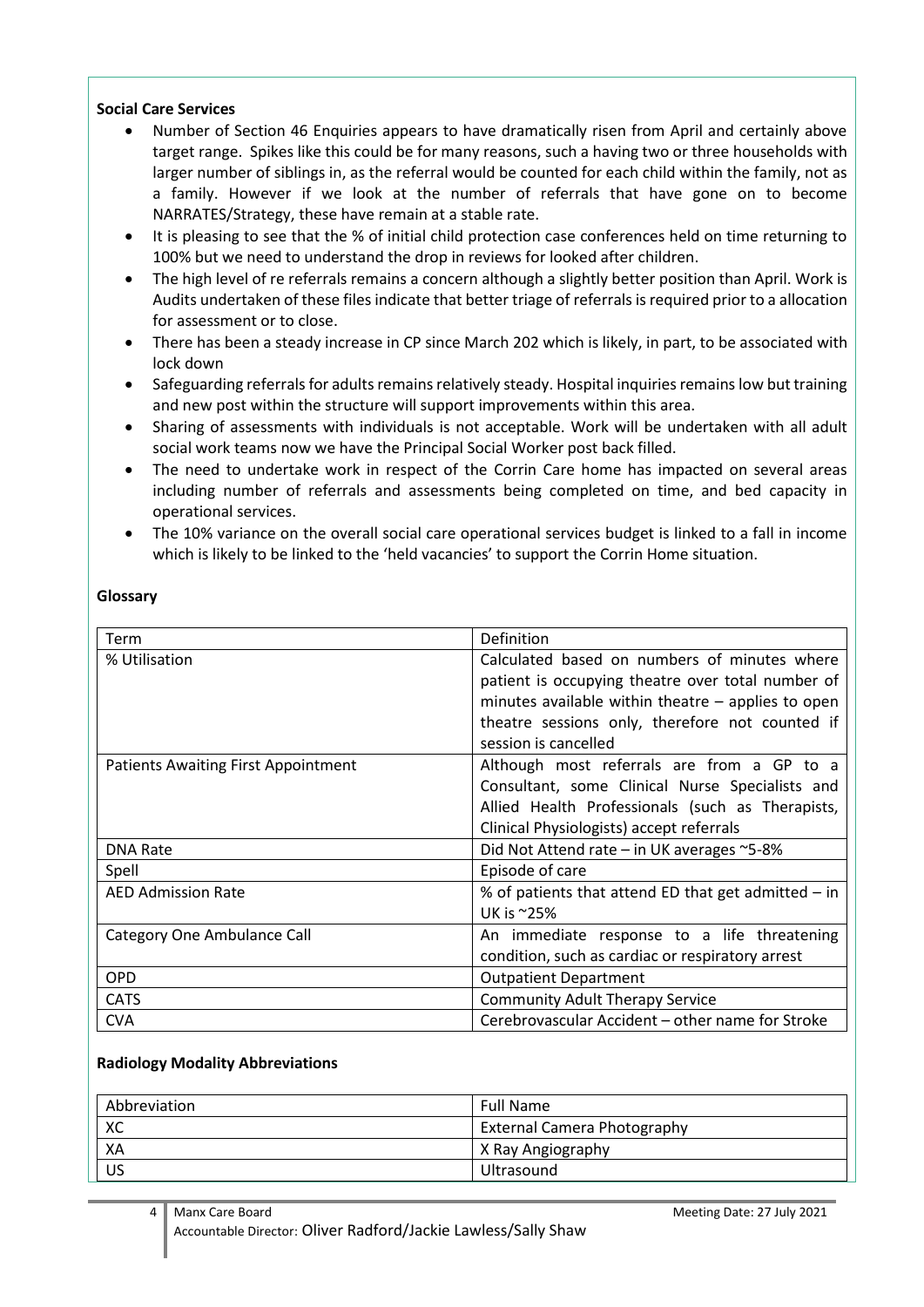| <b>RF</b>   | Radio Fluoroscopy                    |
|-------------|--------------------------------------|
| <b>NM</b>   | <b>Nuclear Medicine</b>              |
| <b>MDT</b>  | Multidisciplinary Team discussion    |
| MG          | Mammography                          |
| <b>MRI</b>  | <b>Magnetic Resonance Imaging</b>    |
| IO          | Intra Oral Radiography               |
| <b>ENDO</b> | Endoscopy under radiographic control |
| <b>CT</b>   | Computed Tomography (CT Scan)        |
| <b>CR</b>   | Computed Radiography (plain film)    |
| <b>BD</b>   | <b>Bone Densitometry</b>             |

# **Pathology Abbreviations**

| Abbreviation        | <b>Full Name</b>                                      |  |  |
|---------------------|-------------------------------------------------------|--|--|
| <b>BT</b>           | <b>Blood Transfusion</b>                              |  |  |
| <b>MSSU</b>         | Mid stream sample of urine – to measure micro-        |  |  |
|                     | organisms in urinary tract                            |  |  |
| Clotting            | Measurement of clotting of the blood                  |  |  |
| Viscocity           | Measurement of viscosity of blood                     |  |  |
| A <sub>1</sub> C    | Test for type 1 or type 2 diabetes                    |  |  |
| Lipids              | Measurement for lipids in blood for example           |  |  |
|                     | cholesterol, triglycerides and<br>density<br>low      |  |  |
|                     | lipoprotein                                           |  |  |
| Haematinics         | Measurement of Iron, Vitamin B12 and Folate in the    |  |  |
|                     | blood                                                 |  |  |
| <b>MRSA</b>         | Test for Multi Resistant Staphylococcus Aureus        |  |  |
|                     | which is a common hospital acquired infection         |  |  |
| <b>Bone Profile</b> | Test for Calcium, Phosphate, Albumin and Alkaline     |  |  |
|                     | phosphatase in blood                                  |  |  |
| <b>LFT</b>          | Liver function test                                   |  |  |
| U&E                 | Test for levels of urea & electrolytes in the blood   |  |  |
| <b>FBC</b>          | Test to determine levels of all elements of the blood |  |  |
|                     | (red blood cells, white blood cells, platelets etc    |  |  |
| Covid Swab          | Test for presence of Covid-19 following naso-         |  |  |
|                     | pharyngeal swab                                       |  |  |

#### **Social Care Abbreviations**

| Abbreviation         | <b>Full Name</b>                                       |
|----------------------|--------------------------------------------------------|
| Section 46 Enquiries | This relates to child protection and section 46 of the |
|                      | Children's and Young Person Act 2001 is the part of    |
|                      | the act that covers the area.                          |
| <b>NARRATES</b>      | Needs Assessment, Robust Risks Analysis and Timely     |
|                      | <b>Effective Support</b>                               |

| <b>Recommendation for the Committee to consider.</b> |                 |                  |   |                    |  |
|------------------------------------------------------|-----------------|------------------|---|--------------------|--|
| <b>Consider for Action</b>                           | <b>Approval</b> | <b>Assurance</b> | X | <b>Information</b> |  |
| It is recommended that the Board:                    |                 |                  |   |                    |  |